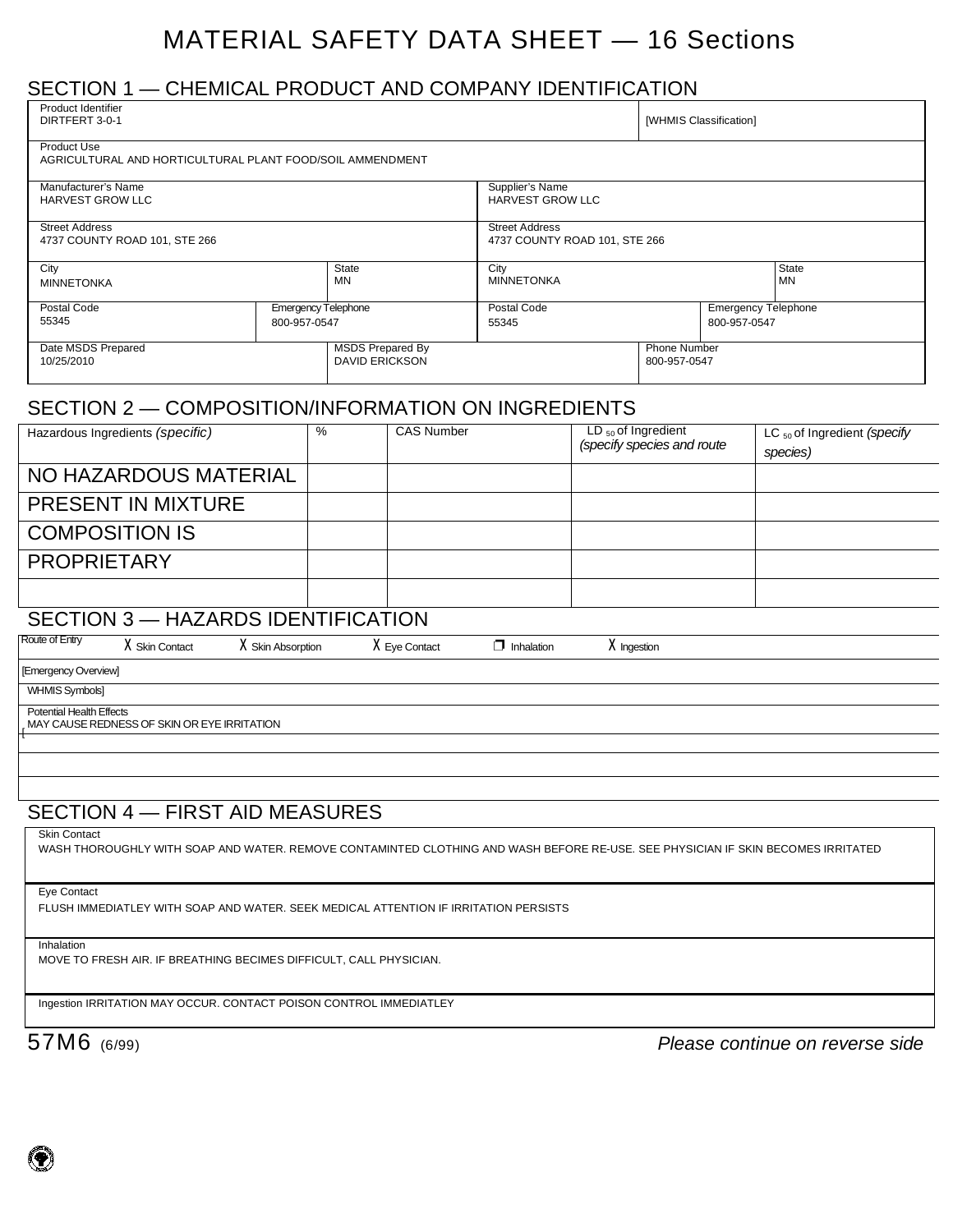# SECTION 5 — FIRE FIGHTING MEASURES

| Flammable                                             | If yes, under which conditions?                       |                                                                 |  |
|-------------------------------------------------------|-------------------------------------------------------|-----------------------------------------------------------------|--|
| Хмо<br>$\Box$ Yes                                     |                                                       |                                                                 |  |
| Means of Extinction FOAM, DRY CHEMICAL, WATER SPRAY   |                                                       |                                                                 |  |
|                                                       |                                                       |                                                                 |  |
| Flashpoint (° C) and Method<br>N/A                    | Upper Flammable Limit (% by volume)<br>NOT DETERMINED | Lower Flammable Limit (% by volume)<br>NOT DETERMINED           |  |
| Autoignition Temperature (°C)<br><b>NOT AVAILABLE</b> | Explosion Data - Sensitivity to Impact<br><b>NONE</b> | Explosion Data - Sensitivity to Static Discharge<br><b>NONE</b> |  |
| <b>Hazardous Combustion Products</b><br><b>NONE</b>   |                                                       |                                                                 |  |
| [NFPA]                                                |                                                       |                                                                 |  |

## SECTION 6 — ACCIDENTAL RELEASE MEASURES

#### Leak and Spill Procedures

PREVENT PRODUCT SPILLAGE FROM ENTERING STREAMS OR WATER SUPPLIES. COLLECT LIQUID OR ABSORB ONTO ABSORBANT MATERIAL AND PACKAGE FOR DISPOSAL FOLLOWING STATE AND FEDERAL REGULATIONS

## SECTION 7 — HANDLING AND STORAGE

Handling Procedures and Equipment

TRANSFER USING CHEMICAL RESISTANT PUMPS, VAALVES, AND HOSES. STORE IN PLASTIC CONTAINERS

Storage Requirements

STORE IN PLASTIC CONTAINERS IN A COOL WELL VENTILATED AREA. DO NOT STORE BELOW 40 F OR ABOVE 110 F. DO NOT STACK PALLETS MORE THAN TWO (2) HIGH.

# SECTION 8 — EXPOSURE CONTROL / PERSONAL PROTECTION

| <b>Exposure Limits</b>                                                                                                        |                 |                 |                        |              |
|-------------------------------------------------------------------------------------------------------------------------------|-----------------|-----------------|------------------------|--------------|
| $\Box$ ACGIH TLV                                                                                                              | $\Box$ OSHA PEL |                 | $\Box$ Other (specify) |              |
| Specific Engineering Controls (such as ventilation, enclosed process)                                                         |                 |                 |                        |              |
|                                                                                                                               |                 |                 |                        |              |
|                                                                                                                               |                 |                 |                        |              |
|                                                                                                                               |                 |                 |                        |              |
|                                                                                                                               |                 |                 |                        |              |
|                                                                                                                               |                 |                 |                        |              |
| $\Box$ Respirator<br>Personal Protective Equipment X Gloves                                                                   | X Eye           | $\Box$ Footwear | $\Box$ Clothing        | $\Box$ Other |
|                                                                                                                               |                 |                 |                        |              |
| If checked, please specify type- EYES - CHEMICAL DUST SPLASH/DUST<br>GOOGLES OR FULL FACE SHIELD TO PREVENT EYE CONTACT. AS A |                 |                 |                        |              |
| GENERAL RULE, DO NOT WEAR CONTACT LENSES WHEN HANDLING                                                                        |                 |                 |                        |              |
| SKIN - WEAR IMPERVIOUS GLOVES AND CLOTHING<br>RESPIRATORY- NOT NORMALLY NEEDED. IF USE GENERATES MIST, USE NIOSH-             |                 |                 |                        |              |
| DUST/MIST REPIRATOR (SUCH AS 3M #8710)                                                                                        |                 |                 |                        |              |
| VENTILATION- RECOMMENDED, BUT NO TLV ESTABLISHED                                                                              |                 |                 |                        |              |
|                                                                                                                               |                 |                 |                        |              |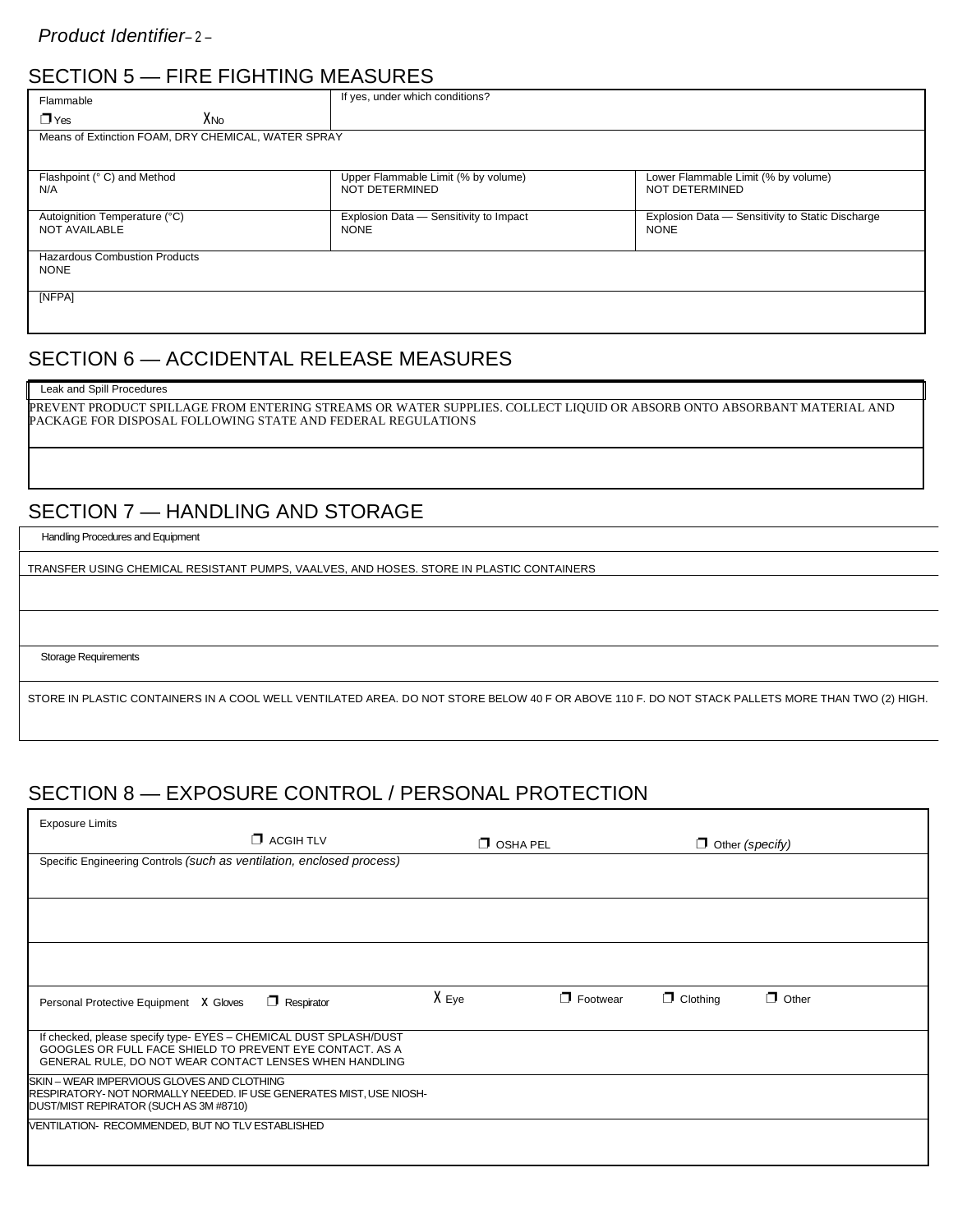## SECTION 9 — PHYSICAL AND CHEMICAL PROPERTIES

| <b>Physical State</b>   | Odor and Appearance                       | Odor Threshold (ppm)  |
|-------------------------|-------------------------------------------|-----------------------|
|                         |                                           |                       |
| <b>LIQUID</b>           | EARTHY/ORGANIC ODOR, BROWN VISCOUS LIQUID | N/A                   |
|                         |                                           |                       |
|                         |                                           |                       |
| Specific Gravity        | Vapor Density (air = $1$ )                | Vapor Pressure (mmHg) |
| 1.35                    | N/A                                       | N/A                   |
|                         |                                           |                       |
|                         |                                           |                       |
| <b>Evaporation Rate</b> | Boiling Point (° F)                       | Freezing Point (° F)  |
|                         |                                           |                       |
| N/A                     | 212 F                                     | 28 F                  |
|                         |                                           |                       |
| Ph                      | Coefficient of Water/Oil Distribution     | [Solubility in Water] |
|                         |                                           |                       |
| 3.5                     | N/A                                       | 100%                  |
|                         |                                           |                       |
|                         |                                           |                       |

# SECTION 10 - STABILITY AND REACTIVITY

| <b>Chemical Stability</b>                                      | If no, under which conditions? |
|----------------------------------------------------------------|--------------------------------|
| XYes □ No                                                      |                                |
| Incompatibility with Other Substances<br>$\Box$ Yes $X$<br>N o | If yes, which ones?            |
|                                                                |                                |

Reactivity, and under what conditions?

Hazardous Decomposition Products – IF BURNING, WILL RELEASE CARBON MONOXIDE/CARBON DIOXIDE

## SECTION 11 — TOXICOLOGICAL INFORMATION

Effects of Acute Exposure

EYES-MILD IRRITANT. MAY CAUSE REDNESS/BURNING. SKIN-MILD IRRITANT, ESPECIALLY FROM PROLONGED EXPOSURE MAY OCCUR. INGESTION-MAY CAUSE CRAMPS OR NAUSEA. INHALATION-MILD IRRITATION MAY OCCUR

Effects of chronic exposure NOT KNOWN

| Irritancy of Product                     |                               |
|------------------------------------------|-------------------------------|
| Skin sensitization N/A                   | Respiratory sensitization N/A |
| Carcinogenicity-IARC N/A                 | Carcinogenicity - ACGIH       |
| Reproductive toxicity N/A                | Teratogenicity N/A            |
| Embrotoxicity N/A                        | Mutagenicity N/A              |
| Name of synergistic products/effects N/A |                               |